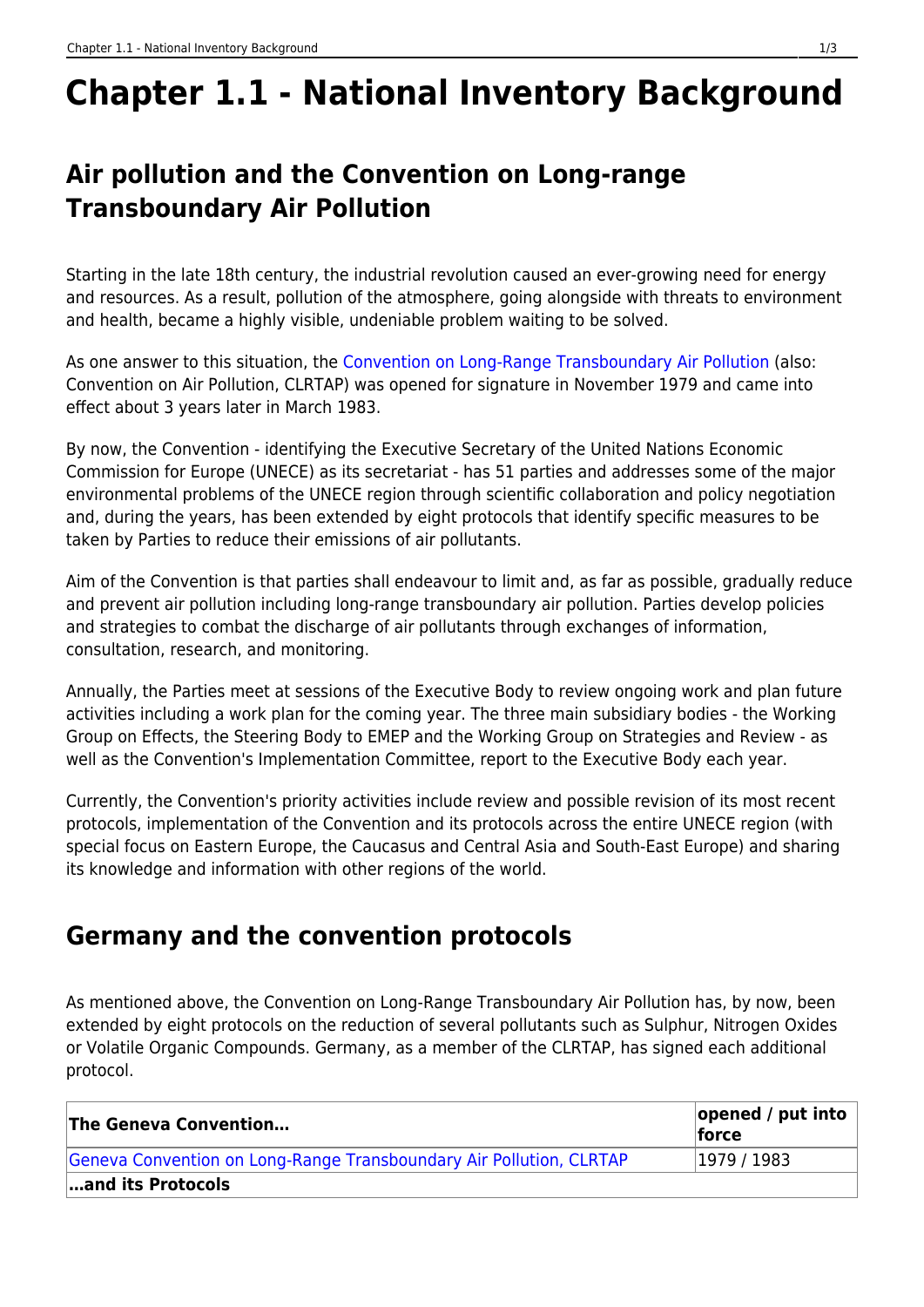| <b>The Geneva Convention</b>                                                                                                                                              | opened / put into<br>force |
|---------------------------------------------------------------------------------------------------------------------------------------------------------------------------|----------------------------|
| Geneva Protocol on Long-term Financing of the Cooperative Programme for<br>Monitoring and Evaluation of the Long-range Transmission of Air Pollutants in<br>Europe (EMEP) | 1984 / 1988                |
| Helsinki Protocol on the Reduction of Sulphur Emissions or their Transboundary<br>Fluxes by at least 30 per cent                                                          | 1985 / 1987                |
| Sofia Protocol concerning the Control of Nitrogen Oxides or their Transboundary<br><b>Fluxes</b>                                                                          | 1988 / 1991                |
| Geneva Protocol concerning the Control of Emissions of Volatile Organic<br><b>Compounds or their Transboundary Fluxes</b>                                                 | 1991 / 1997                |
| Oslo Protocol on Further Reduction of Sulphur Emissions                                                                                                                   | 1994 / 1999                |
| <b>Aarhus Protocol on Heavy Metals</b>                                                                                                                                    | 1998 / 2003                |
| Aarhus Protocol on Persistent Organic Pollutants (POPs)                                                                                                                   | 1998 / 2003                |
| Gothenburg Protocol to Abate Acidification, Eutrophication and Ground-level<br>Ozone                                                                                      | 1999 / 2005                |

Today, the last three protocols are the most relevant. All three of them have been updated to foster further reductions of air pollution towards the new milestones in 2020 and 2030.

### **Reduction obligations and reporting**

Reporting of emission data to the executive body of the Convention on Long-Range Transboundary Air Pollution (CLRTAP) is required in order to fulfil obligations of the protocols under the convention. Parties are required to submit annual national emissions of SO<sub>2</sub>, NO<sub>x</sub>, NMVOC, CO and NH<sub>3</sub>, particulate matter, various heavy metals and persistent organic pollutants (POPs) using the "Guidelines for Estimating and Reporting Emission Data" under the Convention. This process is underlined by activities to review the submitted information by independent experts.

The report at hand contains information on Germany's inventories for all years from 1990 to the latest reporting year including descriptions of methods, data sources, QA/QC activities carried out and a trend analysis. The inventory accounts for anthropogenic emissions of SO<sub>2</sub>, NO<sub>x</sub>, NH<sub>3</sub>, NMVOC, CO, TSP (Total Suspended Particulate matter),  $PM_{10}$  (particles of size <10 $\mu$ m),  $PM_{2.5}$  (<2.5 $\mu$ m), BC (Black Carbon), Pb, Cd, Hg, As, Cr, Cu, Ni, Se and Zn, PAH and dioxins. Emission estimates are mainly based on official German statistics, e.g. energy statistics, agricultural statistics and environmental reports from industry. The emission factors used are both nationally developed factors as well as internationally recommended ones. For details please refer to the sector-specific sections.

Germany uses the [EMEP/EEA Air Pollutant Emission Inventory Guidebook](https://www.eea.europa.eu/publications/emep-eea-guidebook-2019) for reporting to the Convention on Long-Range Transboundary Air Pollution (CLRTAP) and to the Economic Commission for Europe (UNECE). The methodologies used are to some extend also in accordance with the [2006 IPCC](https://www.ipcc-nggip.iges.or.jp/public/2006gl/index.html) [Guidelines for National Greenhouse Gas Inventories](https://www.ipcc-nggip.iges.or.jp/public/2006gl/index.html) (IPCC Guidelines) and, in general, in line with [Good Practice Guidance and Uncertainty Management in National Greenhouse Gas Inventories IPCC-](https://www.ipcc-nggip.iges.or.jp/public/gp/english)[NGGIP](https://www.ipcc-nggip.iges.or.jp/public/gp/english) (IPCC Good Practice Guidance).

Besides its CLRTAP obligation and as an EU member state, Germany also has to report the full data set and this inventory report under the updated National Emissions Ceilings Directive (EU/2016/2284). Both submissions are fully aligned in format, timing and content. There are no differences when comparing the submissions presented under the LRTAP convention, the EU's NEC directive and the